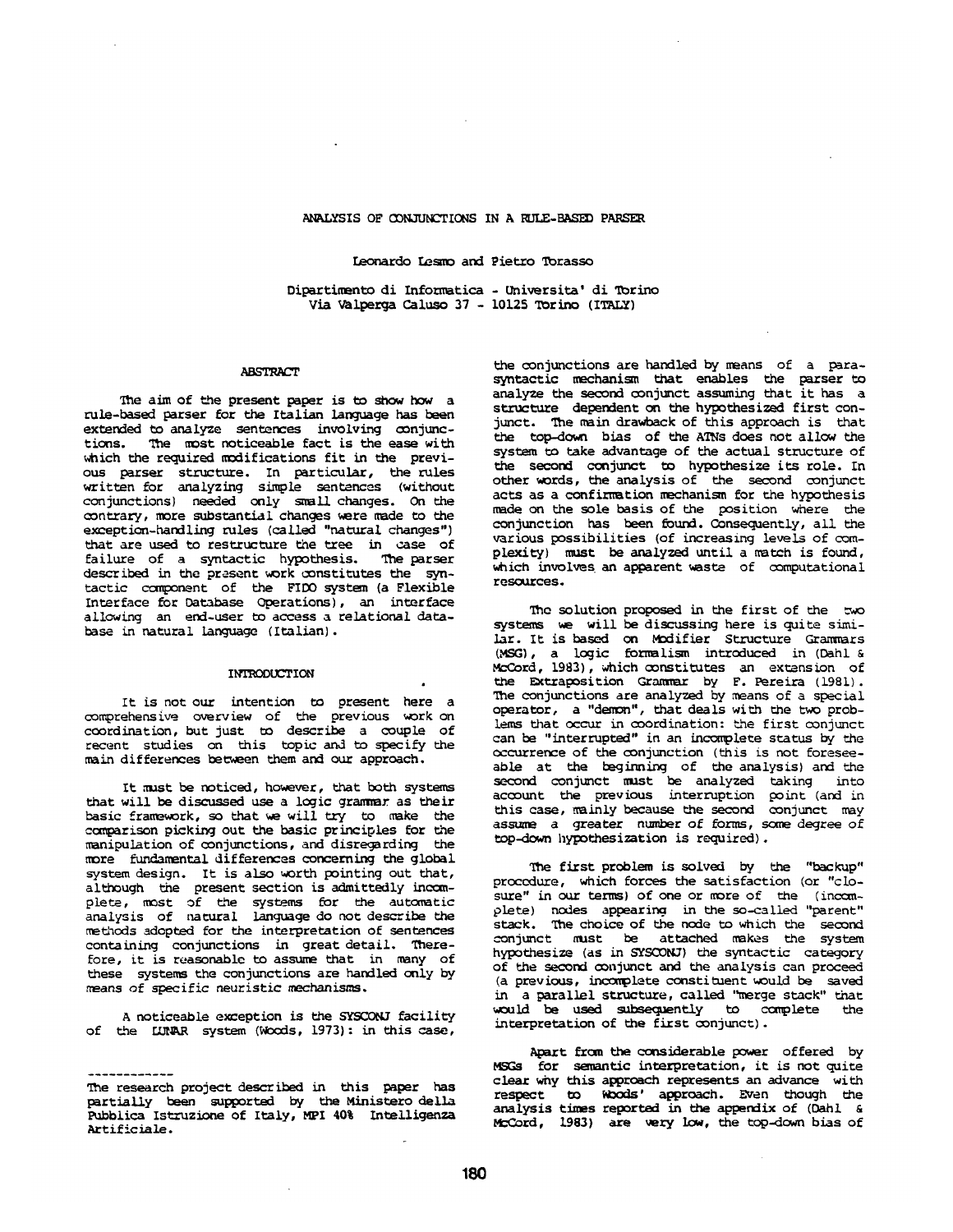MSGs produces the same problems as ATNs do. The "backup" procedure, in fact, chooses blindly among the alternatives present in the parent stack (this problem is mentioned by the authors). A final ccmment concerns the analysis of the second conjunct: since the basic grammar aims at describing "normal" English clauses, it seems that the system has some trouble with sentences involving "gapping" (see the third section). In fact, while an elliptical subject can be handled by the hypothesizetion, as second conjunct, of a verb phrase (this is the equivalent of treating the situation as a single sentence involving a single subject and two actions, and not as two coordinated sentences, the second of which has an elliptical subject; it seems a perfectly acceptable choice), the same mechanism cannot be used to handle sentences with an elliptical verb in the second conjunct.

The last system we discuss in this section has been described in (Huang, 1984). ThOugh it is based, as the previous one is, on a logic grammar, it starts from a quite different assumption: the grammar deals explicitly with conjunctions in its rules. It does not need any extra-gramnatical mechanisms hut the positions where a particular constituent can be erased by the ellipsis have to be indicated in the rules. Even though the effort of reconstructing the complete structure (i.e. of recovering the elliptical fragment) is mainly left to the unification mechanism of PROLOG, the design of the grammar is rendered somewhat more complex.

The fragment of grammar reported in (Huang, 1984) gives the impression of a set of rules "flatter" than the ones that normally appear in standard grammars (this is not a negative aspect; it is a feature of the ATNs too). The "sentence" structure comprises a NP (the subject, which may be elliptical), an adverbial phrase, a verb (which also may be elliptical), a restverb (for handling possible previous auxiliares) and a rest-sentence component. We can justify our previous comment on the increased effort in grammar development by noting that two different predicates had to be defined to account for the normal complements and the structure that Huang calls "reduced conjunction", see example (13) in the third section. Moreover, it seems that a recovery procedure deeply embedded within the language interpreter reduces the flexibility of the design. It is difficult to realize how far this problem could affect the analysis of more complex sentences (space contraints limited the size of the grammar reported in the paper quoted), but, for instance, the explicit assumption that the absence of the subject makes the system retrieve it from a previous conjumct, seems too strong. Disregarding languages where the subject is not always required (as it is the case for Italian), in English a sentence of the form "Go home and stay there till I call you" could give the parser some trouble.

In the following we will describe an approach that overcomes some of the problems mentioned above. The parser that will be introduced constitutes the syntactic component of the FIDO system (a Flexible Interface for Database Operations), which is a prototype allowing an end-user to interact in

natural language (Italian) with a relational data base. The query facility has been fully implemented in E~ANZ LISP on a VAX-780 computer. The update operations are currently under study. Tne various components of the system have been described in a series of papers which will be referenced within the following sections. The system includes also an optimization component that converts the query expressed at a conceptual level into an efficient logical-level query (Lesmo, Siklossy & Torasso, 1985).

# ORGANIZATION OF THE PARSER

In this section we overview the principles that lie at the root of the syntactic analysis in FIDO. We try to focus the discussion on the issues that guided the design of the parser, rather than giving all the details about its current implementation. We hope that this approach will enable the reader to realize why the system is so easily extendible. For a more detailed presentation, see (Lesmo & Torasso, 1983 and Lesmo & Torasso, 1984).

The first issue concerns the interactions between the concept of "structured representation of a sentence" and "status of the analysis". These two concepts have usually been considered as distinct: in ATNs, to consider a well-known example, the parse tree is held in a register, but the global status of the parsing process also includes the contents of the other registers, a set of states identifying the current position in the various transition networks, and a stack containing the data on the previous choice points. In logic grammars (Definite Clause Granmars (Pereira & Warren, 1980), Extraposition Grammars (Pereira, 1981), Modifier Structure Grammars (Dahl & McCord, 1983)) this book-keeping need not be completely explicit, but the interpreter of the language (usually a dialect of PROLOG) has to keep track of the binding of the variables, of the clauses that have not been used (but could be used in case of failure of the  $current$  path), and so on. On the contrary, we tried to organize the parser in such a way that the two concepts mentioned above coincide: the portion of the tree that has been built so far "is" the status of the analysis. The implicit assumption is that the parser, in order to go on with the analysis does not need to know how the tree was built (what rules have been applied, what alternatives there were), but just what the result of the previous processing steps is 4.

Of course, this assumption implies that all information present in the input sentence must also be

<sup>&</sup>lt;sup>4</sup> We must confess that this assumption has not been pushed to its extreme consequences. In some cases (see (Lesmo & Torasso, 1983) for a more detailed discussion) the backtracking mechanism is still needed, but, although we are not unable to provide experimental evidence, we believe that it could be substituted by diagnostic procedures of the type discussed, with different purposes and within a different formalism, in (Weischedel & Black, 1980).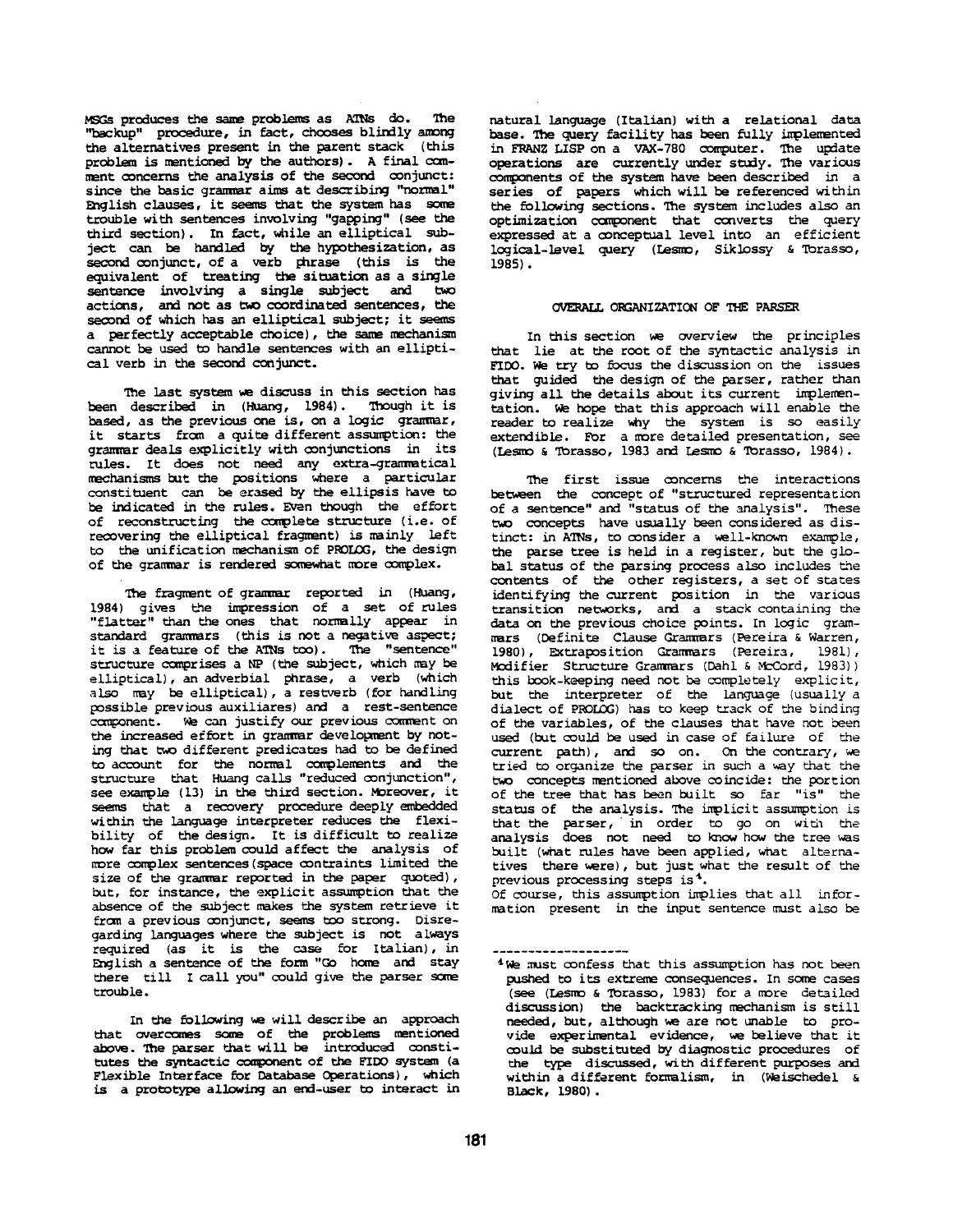present in its structured representation; actually, what happens is that new pieces of information, which were implicit in the "linear" input form, are made explicit in the result of the analysis. These pieces of information are extracted using the syntactic knowledge (how the constituents are structured) and the lexical knowledge (inflectional data).

The main advantage of such an approach is that the whole interpretation process is centered around a single structure: the dependency structure of the constituents composing the sentence. This enhances the modularity of the system: the mutual independence of the various knowledge sources can be stated clearly, at least as regards the pieces of knowledge contained in each of them; on the contrary, the control flow can be designed in such a way that all knowledge sources contribute, by cooperating in a more or less synchronized way, to the overall goal of comprehension (see fig.l).

A side-effect of the independence of knowledge sources mentioned above is that there is no strict coupling between syntactic analysis and semantic interpretation, contrarily to what happens, for instance, in Augmented Phrase Structure Grammars  $(Robinson, 1982)$ . This means that there is no oneto-one association between syntactic and semantic rules, a further advantage if we succeed in making the structured representation of the sentence reasonably uniform. This result has been achieved by<br>distinguishing between "syntactic categories", distinguishing between which are used in the syntactic rules to build the tree, and "node types", whose instantiations are the elements the tree is built of.  $2$  Since the number of syntactic categories (and of syntactic rules) is considerably larger than the number of node types (6 node types, 22 syntactic categories, 61 rules), then some general constraints and interpretation tales may be expressed in a more compact form. WiL-hout entering into a discussion on semantic interpretation, we can give an example using the rules that validate the tree from a syntactic point of view (SYNTACTIC RULES 2 in fig.l). One of these rules specifies that the subject and the verb of the sentence must agree in number. On the other hand, the subject can be a noun, a pronoun, an  $interrogative pronoun, a relative pronoun: each of$ them is associated with a different syntactic category, but all of them will finally be stored in a node of type REF (standing for REFerent) ; independently of the category, a single rule is used to specify the agreement constraint mentioned above.

let us now have a look at the box in fig.l labelled "SYNTACTIC RULES 1: EXTENDING THE TREE".

. . . . . . . . . . . . . . . . . . . .



Fig.1: A single structure is the basis of the whole *interpretation* process.

The rules that are logically contained in that box are the primary tool for performing the syntactic analysis of a sentence. Each of them has the form:

## PRECONDITION ---> ACTION

where PRECONDITION is a boolean expression whose terms are elementary conditions; their predicates allow the system to inspect the current status of the analysis, i.e. the tree (for instance: "What is the type of the current node?", "Is there an empty node of type X?") ; a look-ahead can also be included in the preconditions (maximum 2 words). The right-hand side of a rule (ACTION) consists in a sequence of operations; there are two operators:

## CRLINK (X,Y)

which creates a new instance of the type X and links it to the nearest node of type Y existing in the rightmost path of the tree (and moving only upwards)

### FILL (X,V)

which fills the nearest node (see above) of type X with the value V (which in most cases coincides with the lexical data about the current input word).

The rules are grouped in packets, each of which is associated with a lexical category. It is worth noting that the choice of the rule to fire is *non-deterministic,* since different rules can be executed at a given stage. On the other hand, the non-determinism has been reduced by making the preconditions of the rules belonging to the same packet mutually exclusive; consequently, the status is saved on the stack only (but not always) if the input word is syntactically ambiguous. Note that nothing prevents there being exceptions to this rule. For example, in English the past indicative and the past participle usually have the same form: in this case, two different rules of the VERB packet could be activated if the context allows for both interpretations.

<sup>&</sup>lt;sup>2</sup>Six node types have been introduced (each node is actually a complex data structure): REL (RELations, mainly verbs), REF (REFerents, nouns, pronouns, etc. ), CO~ (CONNectors, e.g. prepositions), OET (DETerminers), ADJ (ADJectives), and MOD (MODifiers, wainly adverbs). Beyond these six types, a special node (TOP) has been included to identify the main verb(s) of the sentence.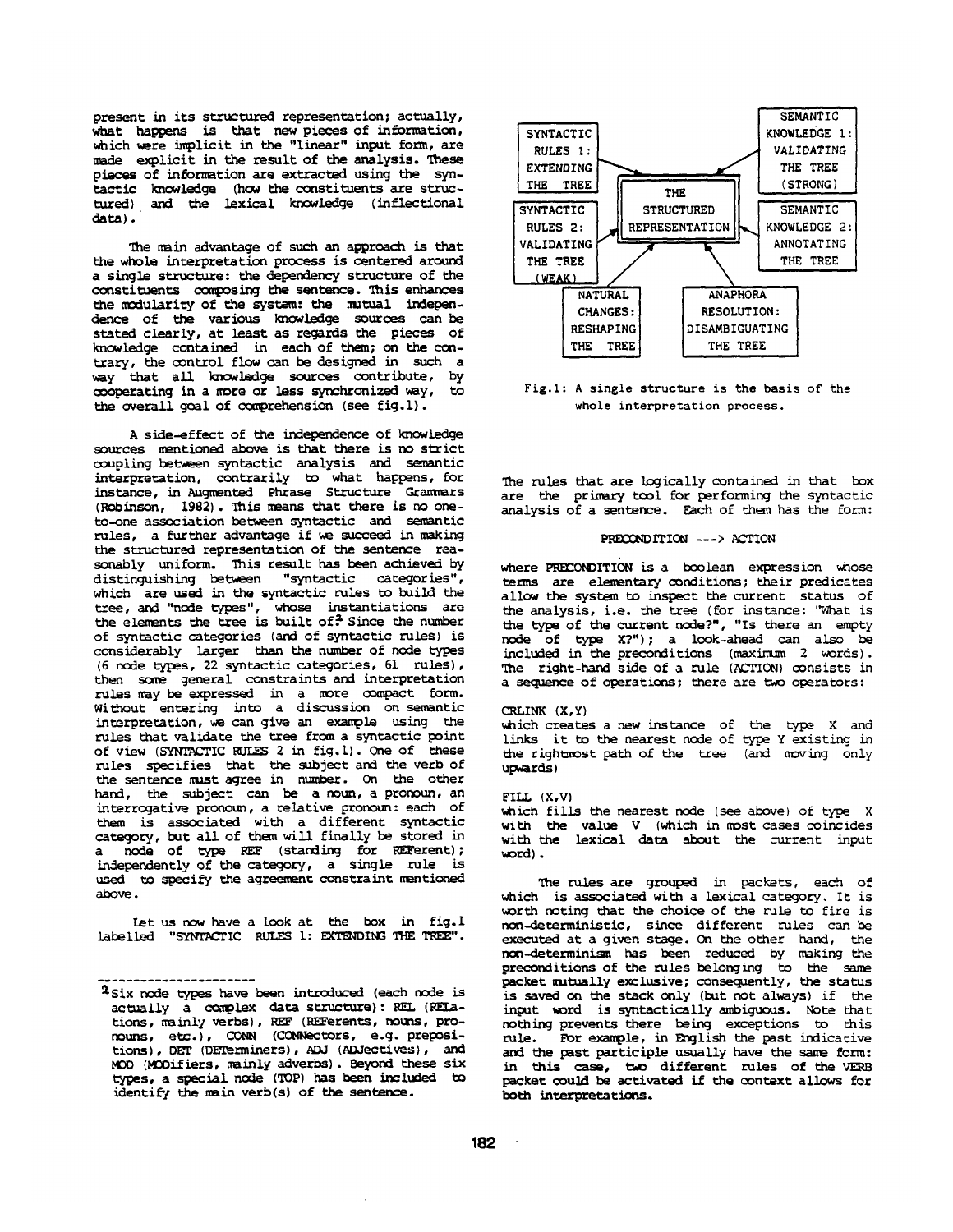Currently, the syntactic categories of an ambiguous word are ordered manually in the lexicon; since the "first" rule is determined by that order, the selection of the rule to execute depends only on the choices made by the designer of the lexicon. Some experiments : ave been made to include a weighting mechanism, which should depend both on the syntactic context and on the semantic knowledge (Lesmo & Torasso, 1985).

A second "syntactic" box appears in fig.l. It refers to rules that are, in a sense, weaker than the rules of the set discussed above. The rules of the first set are aimed at defining acceptable syntactic structures, where "acceptable" is used to maan that the resulting structure is semantically interpretable (for instance, a determiner cannot be used to modify an adjective). On the contrary, the rules of the second set specify which of the meaningful sentences are well formed; in particular, they are used to check gender and number agreement and the ordering of constituents (e.g. the fact that in English an adjective should occur before the noun it refers to, whereas this is not always the case in Italian). The separation between the rules of the two sets is the feature that makes the system robust from a syntactic point of view (see (Lesmo & Torasso, 1984) for further details).

It may be noticed that, in fig. 1, both the second set of syntactic rules we have just discussed and a part of the semantic knowledge have the purpose of "validating the tree". Independently of the fact that the second-level syntactic constraints can be broken (they are "weak" constraints), whilst the semantic constraints can not (they are "strong" constraints), sane action must be performed when the structure hypothesized by the first-level rules does not match those constraints. The task of the rules called "natural changes" (see fig.l) is to restructure the tree in order to provide the parser with a new, "correct" structure. We will not go into further details here, since the natural changes (in particular the one concerning the treatment of conjunctions) will be discussed in a following section; however, in order to give a complete picture of the behavior of the parser, we must point out that the natural changes can fail (no correct structure can be built) . In this case, the parser returns to the original structure and issues a warning message, if the trigger of the natural changes was a weak constraint; otherwise (semantic failure) it backtracks to a previous choice point.

#### ANALYSIS OF CONJUNCTIONS

Before starting the description of the mechanisms adopted to analyze conjunctions, it is worth noting that the analysis of conjunctions was already mentioned in a previous paper (Lesmo & Torasso, 1984). The present paper represents an advance with respect to the referenced one in that some new solutions have been adopted, which greatly enhance the homogeneity of the parsing process (not to mention the fact that the behavior of the parser was treated very sketchily in the previous paper). The presentation of the solution we adopted is

based on the classification of sentences containing conjunctions reported in (Huang, 1984) : we will start from the simpler cases and introduce the more ccmplex examples later. A last remark concerns the language: as stated above, the FIDO system works on Italian; in order to enhance the readability of the paper, we present English examples. Actually, we are doing some experiments using a restricted English grammar, but it must be clear that the  $facilities that will be described are fully imple$ mented only for the Italian grammar (the cases where Italian behaves differently from English will be pointed out during the presentation).

As for all other syntactic categories, the category "conjunction" also has an associated set of rules: the set contains a single, very simple rule: it saves the conjunction in a global register, which is available during the subsequent stages of processing. The simplest case of conjunction is the one referred to in  $(Huang, 1984)$  as "unit interpretation" :

## (i) Bob met Sue and Mary in London

Normally, the rules associated with hOLmS hypothesize the attachment of a newly created REF node to a connector that (if it does not already exist) is, in turn, created and attached to the nearest node of type REL above the current node (or to the current node itself if it is of type REL). After the analysis of "Bob mat", the situation of the parse tree would be as in fig.2.a (and RELL is the current node). Tne analysis of "Sue" would produce the tree of fig.2.b. The noun rules have been changed to allow for the attachment of more than one noun to the same connector (should a conjunction be present in the register). In fig.2.c, the tree built after the analysis of sentence (1) is reported.

It must be noted that the most common example of natural change (the one called MOVEUP) is also useful when a conjunction is present. Cons ider, for instance, the sentence :

(2) John saw the boy you told the story and the girl you met yesterday

After the analysis of the fragment ending with "story", we get the tree of fig.3.a (and REF4 is the current node). According to the previous disc-assion, the noun "girl" would be stored in a ~EF node attached to CONN4. On the other hand, the semantics would reject this hypothesis, since the case frame (TO 'TELL: SUBJ/PERSON; DIROBJ/PERSON; INDOBJ~) is not acceptable. The portion of the tree representing "and the girl" would be "moved up" and attached to CONN2, thus yielding the tree of fig.3.b (that would be expanded subsequently, by attaching the relative clause "you nnet yesterday" to REF5).

Unlike what happens in the previous cases, a new rule had to be added to account for the other types of conjunctions. This rule is a new natural change, that the system executes when the conjunction implies the existence of a new clause in the sentence. The need for such a rule is clear if we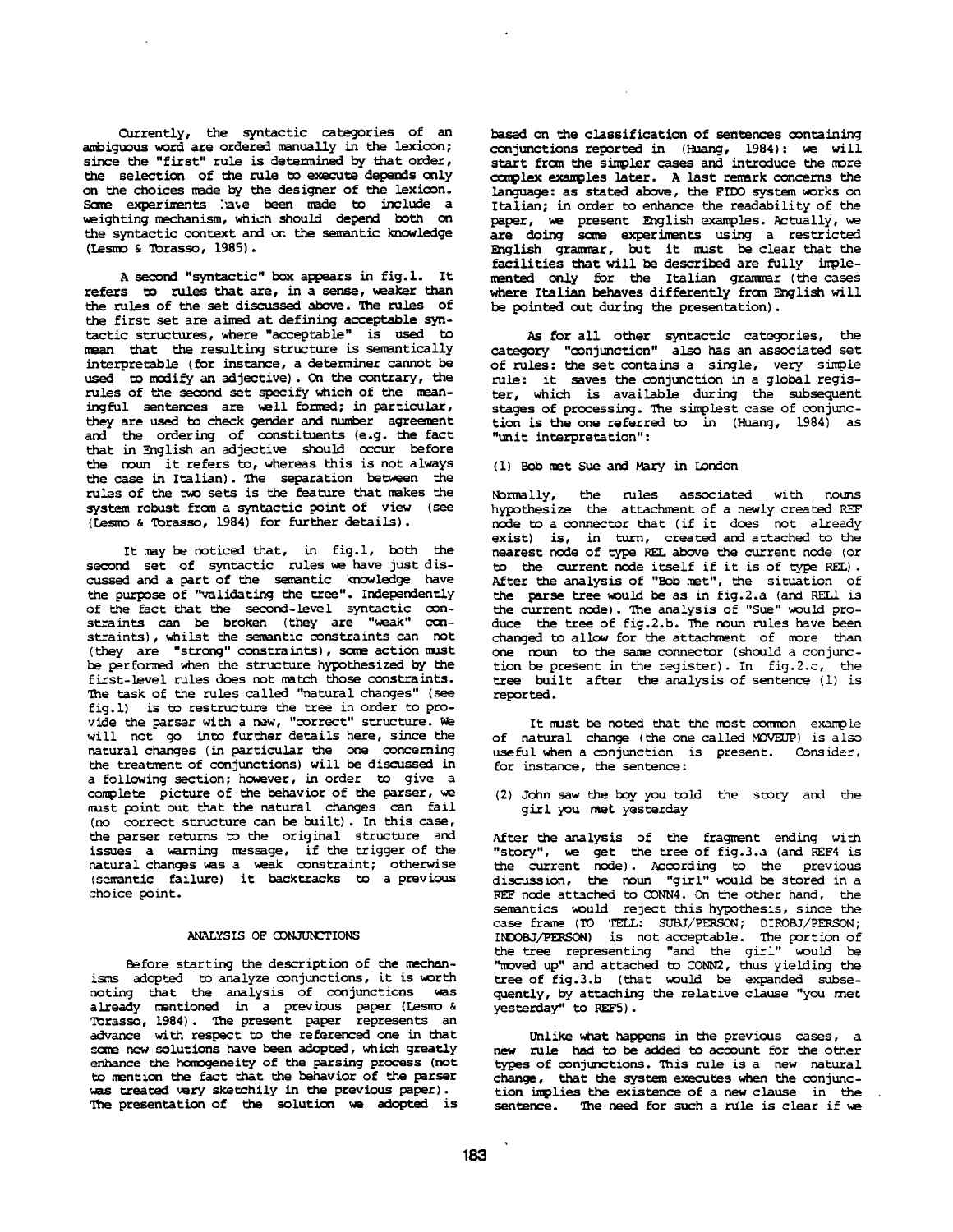

**(a)** 









H means "head" and indicates the position of the node filler within the sequence of dependent structures.

UNM means "Unmarked" and indicates *that*  the corresponding verb case is not marked by a preposition

consider one of the basic assumptions of the parser. In a sense, the parser knows that it has to parse a sentence because, before starting the analysis, the tree is initialized by the creation of an empty REL node. Analogously, when a relative pronoun is found, the relative clause is "initialized" via the creation of a new empty REL node and its attachment to the REF node which the relative clause is supposed to refer to. The only exception to this rule is represented by gerunds and participles, which are handled by means of explicit preconditions in the VERB rule set. Of course, this can give rise to ambiguities when the past indicative and the past participle have the same



**(a)** 



Fig.3 - Two phases in the analysis of *the* sentence "John saw the boy you told the story and the girl you met yesterday" (the subtree relative to "you met yesterday" is not shown).

form, as in the well known garden path:

(3) The horse raced past the barn fell

In the case of sentence (3), the choice of the indicative tense would be made, and the past participle rule would be saved to allow for a possible backtracking in a subsequent phase, as would actually occur in example (3) (we must note here that such an ambiguity does not occur in Italian). A further comment concerns the relative clauses with the deleted relative pronouns (as in (2) above): this ghenomenon does not occur in Italian either; we believe that it could be handled by means of a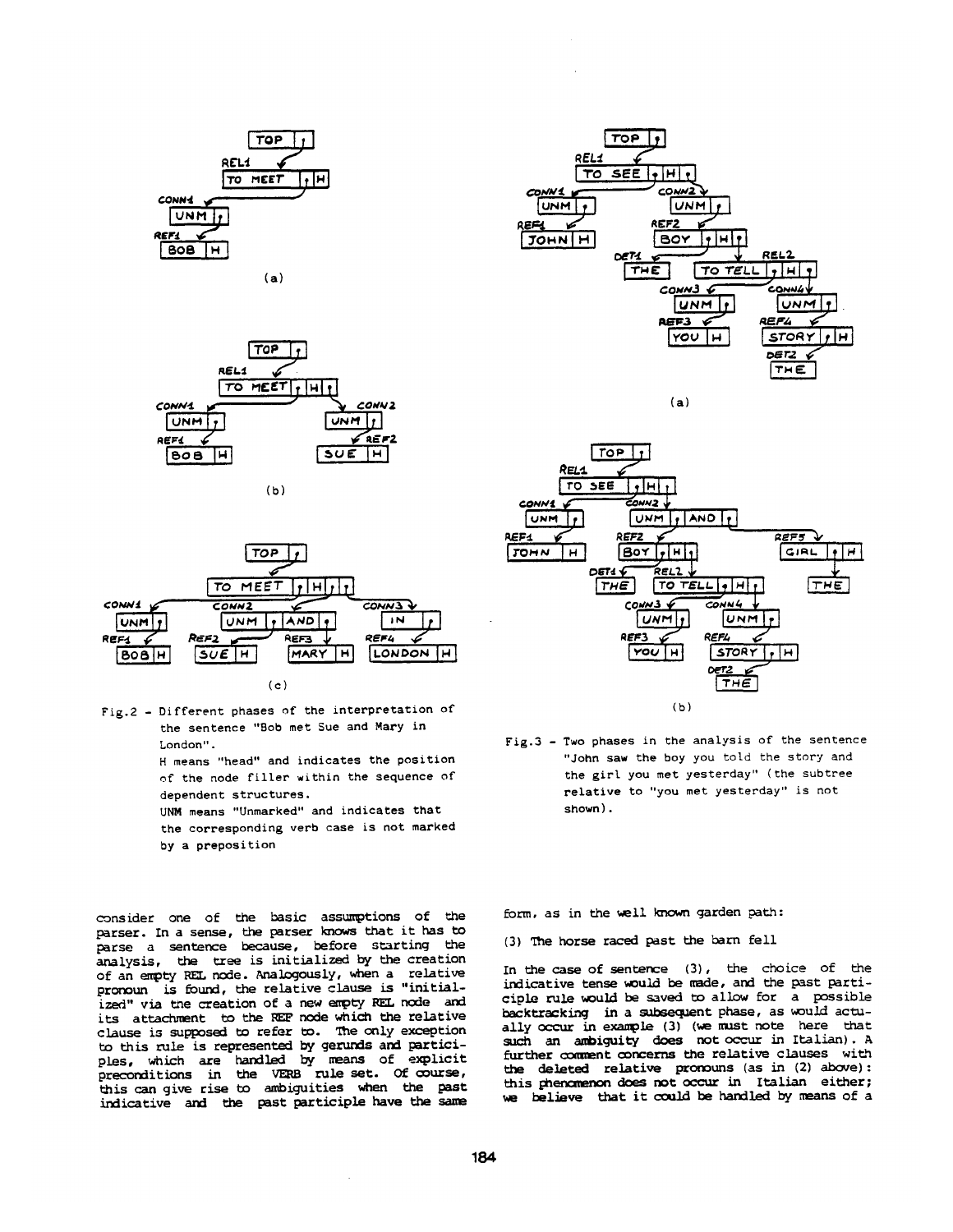natural change very similar to the one described below.

We can now turn back to the problem of conjunctions. Let's consider first a sentence where the right conjunct is a complete chrase.

(4) Bob met Sue and Mary kissed her

After the analysis of the sentence as far as "Mary", the structure of the tree would be as in fig.2.c (apart from the subtree referring to "in-London"). When "kissed" is found, no empty REL. node exists to accomodate it, thus the natural changes are triggered and, because of the preconditions, the new one (called INSERTREL) is executed. It operates according to the following steps:

- 
- 1) A conjunction is looked for in the right subtree 2) It is detached together with the structure following it
- 3) The conjunction is inserted in the node above the first REL that is found going up in the hierarchy (in fig.2.c, starting from CONN2 and going upwards, we find REL1 and the node above it is TOP)
- 4) A new empty REL is created and attached to the node found in step 3
- 5) The structure deteched in step 2 is attached to the new REL, inserting, when needed, a connectot.

The execution of INSERTREL in the case of example  $(4)$  produces the structure depicted in fig.4, that is completed subsequently, by inserting "TO KISS" in REL2 and by creating the branch for "her" in the ususl way.

Two more complex examples show that the ability of the parser to analyze conjunctions is not limited to main clauses:

(5) Henry heard the story that John told Mary and BOb told Ann

With regard to sentence (5), wa can see the result of the analysis of the portion ending with "Bob" in fig.5.a. It is apparent that the execution of the steps described above causes the insertion of a new REL node at the same level of REL2 and attached to REF2; this seems intuitively acceptable and provides FIDO with a structure consistent with the compositive semantics adopted to obtain the formal query (Lesmo, Siklossy & Torasso, 1983).



Fig.  $4$  - Partial structure built during the analysis of the sentence "Bob met Sue and Mary kissed her".

An even more interesting example is provided by the following sentence:

(6) Henry heard the story John told Mary and Bob tola Ann his opinion

where the INSERTREL and MOVEUP cooperate in building the right tree. What happens is as follows: after the execution of INSERTREL (in the way described above) "his opinion" is attached to REL3. The selection restrictions are not respected because four unmarked cases are present for the verb "to tell" (including the elliptical relative pronoun extracted from the first conjunct), so the smallest right subtree ("his opinion") is moved up and attached to RELI; again, the hypothesis is rejected (three unmarked cases for "to hear"). The tree returns to the original status and MOVEUP is tried again on a larger subtree (the one headed by REL3). Since a conjunction is found in the node above REL3, it is moved too and the analysis finally succeeds.

The last type of sentences that we will consider involves gapping. An example of clauseinternal ellipsis is:

(7) I played football and John tennis.

When the name "John" is encountered, a unit interpretation is attempted ("football and John ") and it is rejected for obvious reasons. The only alternative left to the parser is the execution of INSERTREL, which, working in the usual way, allows the parser to build up the right interpretation.

Note that an empty node is left after the analysis of the sentence is completed, which is not done in the examples described above. This is handled by non-syntactic routines that build up the semantic interpretation of the sentence (formal query construction in FIDO). However the actual ~rb is made available as soon as possible, because the interpretation routines do not wait until the analysis of the command is finished before beginning their work.

As the reader will see from the following examples, no trouble is caused for the parser by the other kinds of gapping:

- left-peripheral ellipsis with two NP-remnants. For example:
	- **(8)** Max gave a nickel to Sally and a dime to Harvey

(unit interpretation "to Sally and a dime" attempted and rejected; INSERTREL executed; the<br>semantic routines also have to recover the semantic routines also have to recover elliptical subject).

- left-peripheral ellipsis with one NP remnant and some  $non-NP$  remnant(s). For example:

(9) Bob met Sue in Paris and Mary in London

(exactly the same case as  $(8)$ ; the parser makes no distiction between NPs and non-NPs)

- Right peripheral ellipsis concomitant with clause internal ellipsis. For example: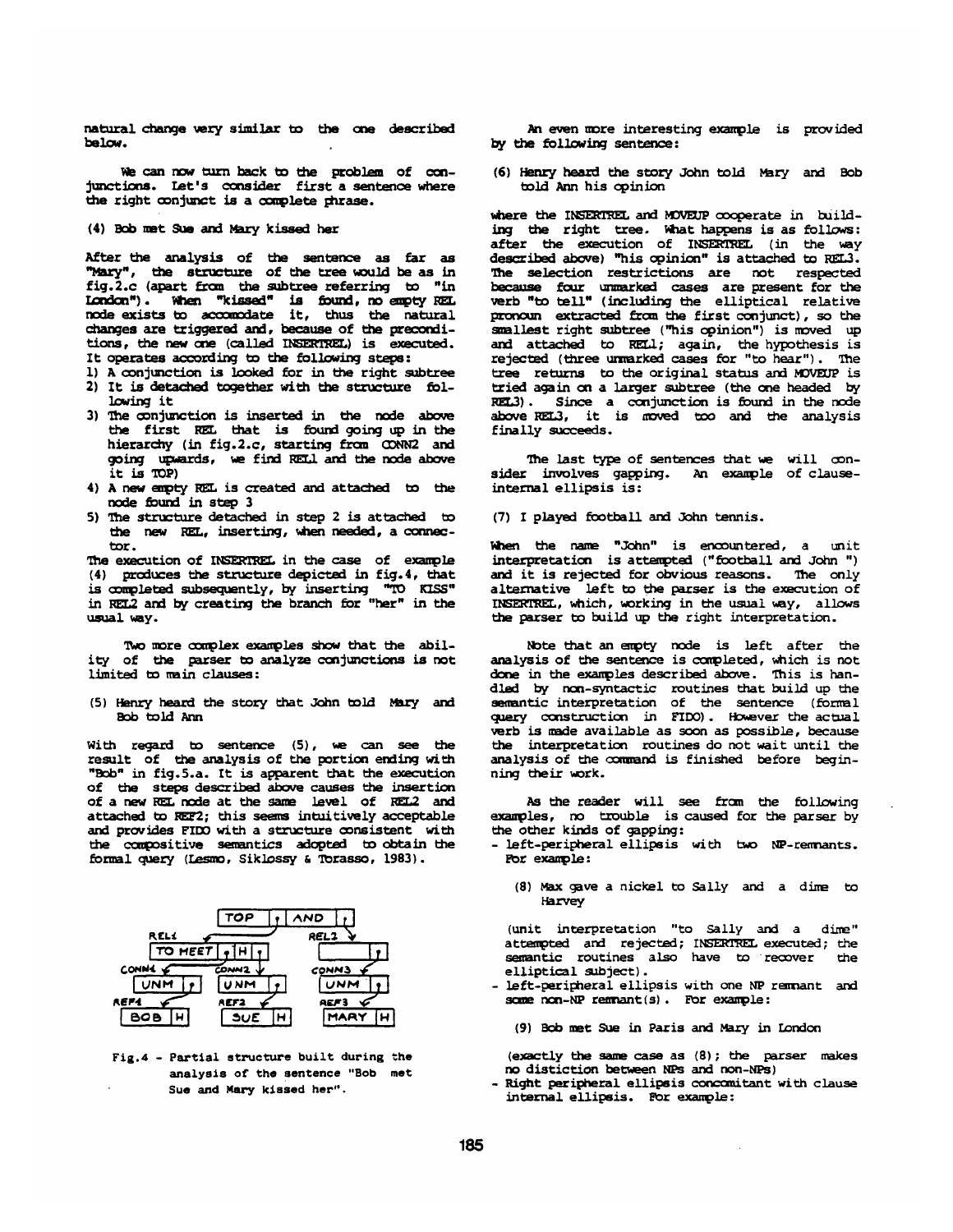(I0) Jack asked Elsie to dance and Wilfred Phoebe

(same processing as before; more complex semantic recovery of lacking constituents is necessary).

Not very different is the case where "the right conjunct is a verb phrase to be treated as a clause with the subject deleted". As an example consider the following sentence:

(11) The man kicked the child and threw the ball.

In this case, the search for an empty REL node fails in the usual way and INSERTREL is executed as discussed above, except that the conjunction is still in the register and no structure follows it, so that the steps 1,2, and 5 are skipped.

Finally, the "Right Node Raising", exemplified by:

(12) The man kicked and threw the ball.

The problem here is that the left conjunct is not a complete sentence. However, the syntactic rules have no troubles in analyzing it; it is a task of semantics to decide whether "the man kicked" can he accepted or not. In other words, "the ball" could he considered as an elliptical object in the first clause; although the procedures for ellipsis resolution are unable, at the present stage of development, to handle such a case, it is not difficult to imagine how they could be extended.

To close this section, two cases must be men-<br>tioned that the parser is unable to analyse that the parser is unable to analyse correctly. In sentence (13)

(13) John drove his car through and completely demolished a plate glass window

a preposition (through) has no NP attached to it. The problem here is very similar to that of "dangling prepositions" (and, like the latter, it does not occur in Italian). A simple change in the syntax would allow a CONN node to be left without any dependent REF. Less simple would be the changes necessary in the anaphora procedures to allow them to reconstruct the meaning of the sentence (the difficulty here is similar to the "Right Node Rais-



Fig. 5 - Two phases in the analysis of the sentence: "Henry herd the story that John told Mary and Bob told Ann".